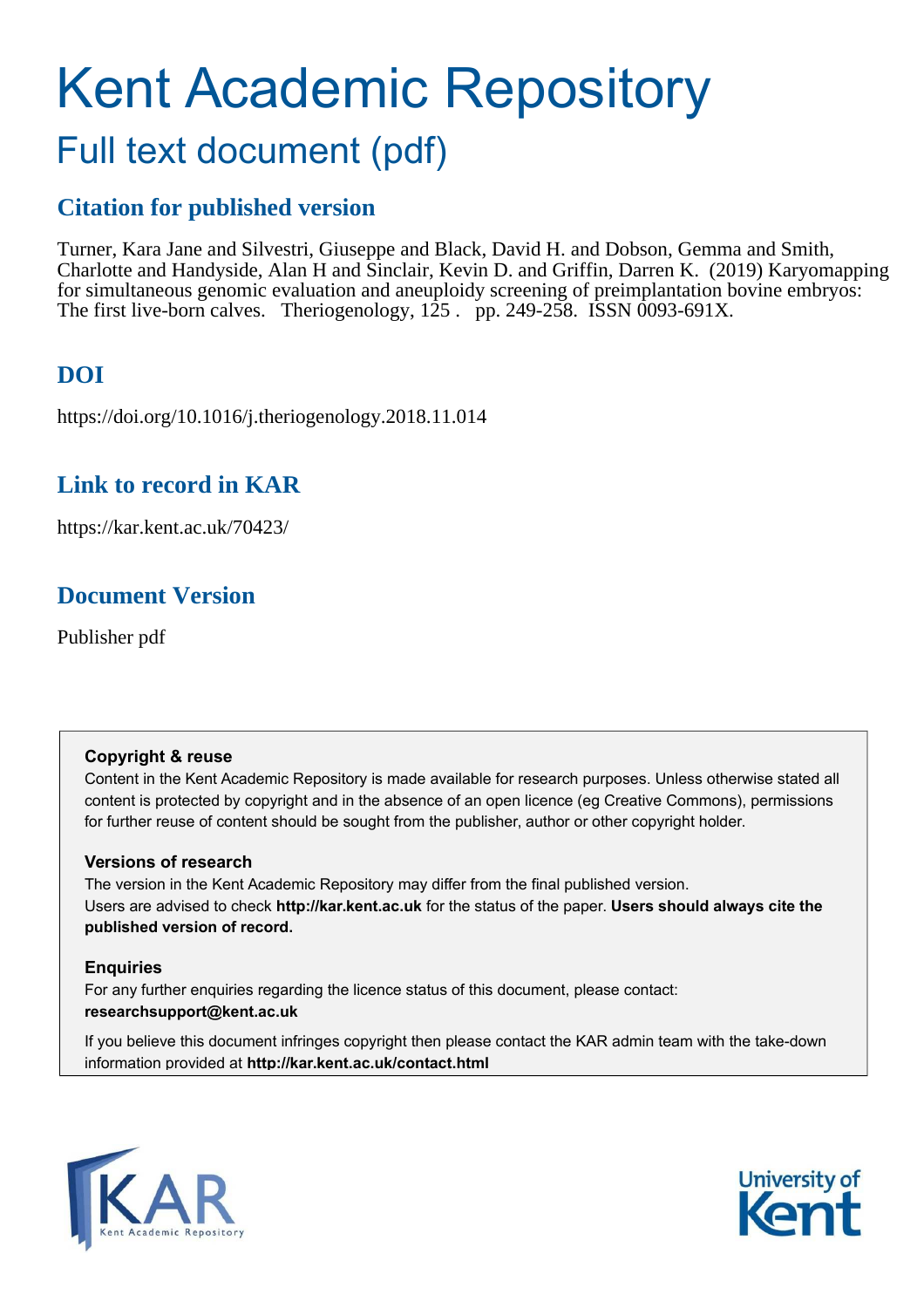[Theriogenology 125 \(2019\) 249](https://doi.org/10.1016/j.theriogenology.2018.11.014)-[258](https://doi.org/10.1016/j.theriogenology.2018.11.014)



Contents lists available at [ScienceDirect](www.sciencedirect.com/science/journal/0093691X)

## Theriogenology

journal homepage: <www.theriojournal.com>

### Karyomapping for simultaneous genomic evaluation and aneuploidy screening of preimplantation bovine embryos: The first live-born calves



**THERIOGENOLOGY** 

K[a](#page-0-0)ra J. Turner <sup>a, [b](#page-0-0), [1](#page-0-0)</sup>, Giuseppe Silvestri <sup>a, 1</sup>, David H. Bla[c](#page-0-0)k <sup>c</sup>, Gemma Dobson <sup>c</sup>, Charlotte Smith<sup>[c](#page-0-0)</sup>, Al[a](#page-0-0)n H. Han[d](#page-0-0)ysid[e](#page-0-0) <sup>a, d</sup>, Kevin D. Sinclair<sup>e</sup>, Darren K. Griffin<sup>a,[\\*](#page-0-0)</sup>

a *School of Biosciences, University of Kent, Canterbury, Kent, CT2 7NH, UK*

b *School of Human and Life Sciences, Canterbury Christ Church University, Canterbury, CT1 1QU, UK*

<sup>c</sup> Paragon Veterinary Group, Townhead Road, Dalston, Carlisle, CA5 7JF, UK

d *The Bridge Centre, One St Thomas Street, London, SE1 9RY, UK*

e *School of Biosciences, University of Nottingham, Sutton Bonington, Leicestershire, LE12 5RD, UK*

#### article info

*Article history:* Received 25 August 2018 Received in revised form 7 November 2018 Accepted 15 November 2018 Available online 16 November 2018

*Keywords:* IVP Cattle Genomic selection EBV Embryo screening Aneuploidy

#### **ABSTRACT**

In cattle breeding, the development of genomic selection strategies based on single nucleotide polymorphism (SNP) interrogation has led to improved rates of genetic gain. Additionally, the application of genomic selection to *in-vitro* produced (IVP) embryos is expected to bring further benefits thanks to the ability to test a greater number of individuals before establishing a pregnancy and to ensure only carriers of desirable traits are born. However, aneuploidy, a leading cause of developmental arrest, is known to be common in IVP embryos. Karyomapping is a comprehensive screening test based on SNP typing that can be used for simultaneous genomic selection and aneuploidy detection, offering the potential to maximize pregnancy rates. Moreover, Karyomapping can be used to characterize the frequency and parental origin of aneuploidy in bovine IVP embryos, which have remained underexplored to date. Here, we report the use of Karyomapping to characterize the frequency and parental origin of aneuploidy in IVP bovine embryos in order to establish an estimate of total aneuploidy rates in each parental germline. We report an estimate of genome wide recombination rate in cattle and demonstrate, for the first time, a proof of principle for the application of Karyomapping to cattle breeding, with the birth of five calves after screening. This combined genomic selection and aneuploidy screening approach was highly reliable, with calves showing 98% concordance with their respective embryo biopsies for SNP typing and 100% concordance with their respective biopsies for aneuploidy screening. This approach has the potential to simultaneously improve pregnancy rates following embryo transfer and the rate of genetic gain in cattle breeding, and is applicable to basic research to investigate meiosis and aneuploidy. © 2018 The Authors. Published by Elsevier Inc. This is an open access article under the CC BY-NC-ND

license [\(http://creativecommons.org/licenses/by-nc-nd/4.0/](http://creativecommons.org/licenses/by-nc-nd/4.0/)).

#### 1. Introduction

The United Nations Department of Economic and Social Affairs (UN DESA) states that by 2030, the world population is expected to reach 8.5 billion and by 2050 it is thought that this will have increased to 9.7 billion [[1\]](#page-8-0). In light of this, the Food and Agricultural Organisation predict an 85% increase in demand for animal protein

<https://doi.org/10.1016/j.theriogenology.2018.11.014>

and, as such, the cattle breeding industry is faced with the challenge of increasing beef and dairy production whilst minimizing environmental impact. In order to achieve this, herd productivity must be improved through selective breeding.

Traditionally, breeding programs aimed at improving herd productivity have focused on the selection of sires and dams based on estimated breeding values (EBVs) generated by scoring phenotypic records of the individual, its relatives, and on progeny phenotyping [\[2\]](#page-8-0). While this approach has shown success, the lengthy generation interval required to gather progeny information has encouraged the development of alternative approaches. Later work proposed a selection approach based on the assessment of

0093-691X/© 2018 The Authors. Published by Elsevier Inc. This is an open access article under the CC BY-NC-ND license ([http://creativecommons.org/licenses/by-nc-nd/4.0/\)](http://creativecommons.org/licenses/by-nc-nd/4.0/).

<sup>\*</sup> Corresponding author. School of Biosciences, University of Kent, Canterbury, Kent, CT2 7NH, UK.

*E-mail address:* D.K.Griffi[n@kent.ac.uk](mailto:D.K.Griffin@kent.ac.uk) (D.K. Griffin).

 $<sup>1</sup>$  These authors contributed equally to this work.</sup>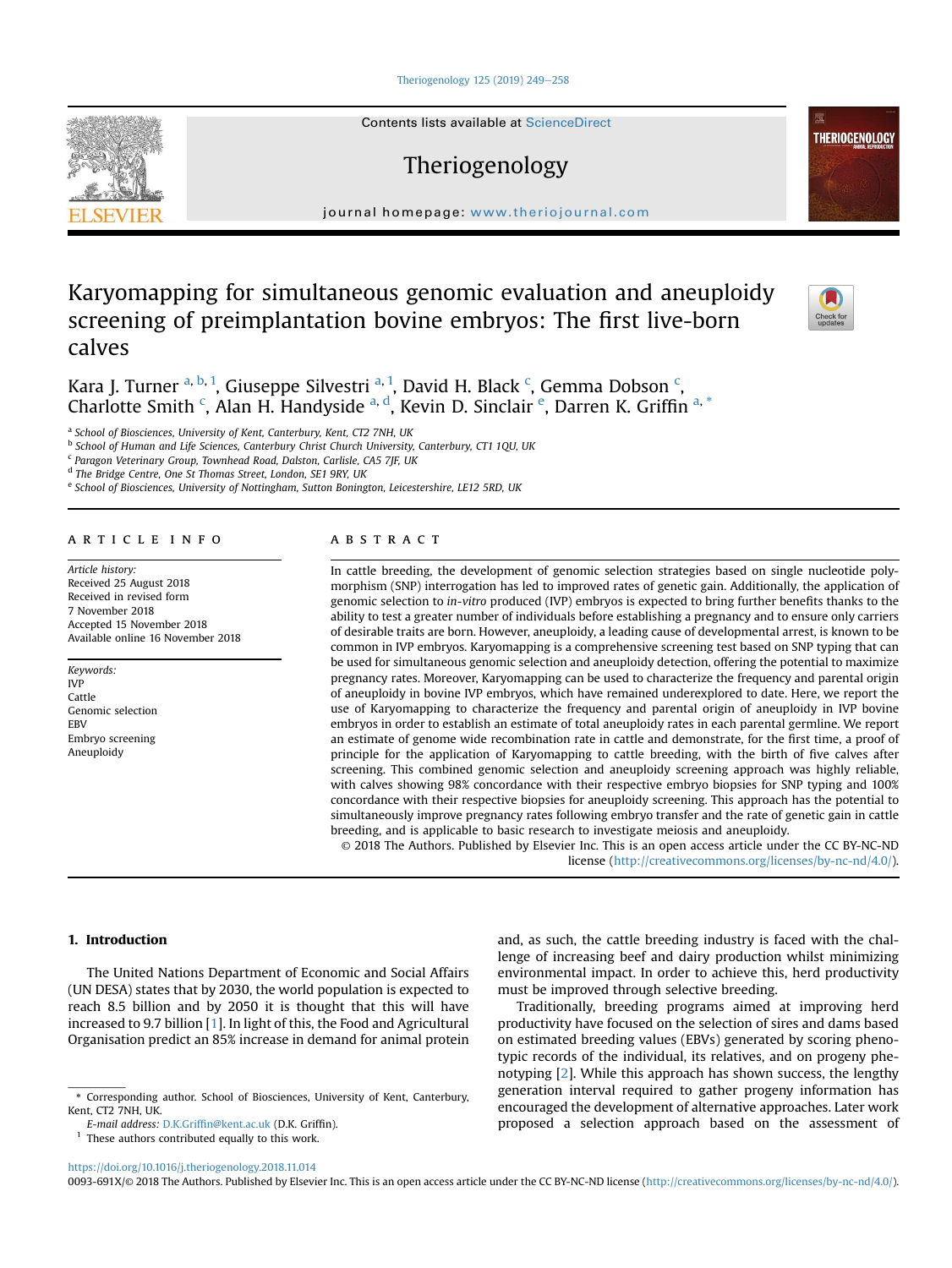quantitative trait loci (QTLs), sections of DNA associated with variations in phenotypes of commercial interest such as milk production [\[3](#page-8-0)]. More recently however, the availability of a complete genome sequence for *Bos taurus* [[4](#page-8-0)] has enabled the discovery of thousands of single nucleotide polymorphisms (SNPs) associated with QTLs which can be used as high-density markers for the production of genomic estimated breeding values (GEBVs) and for the selection of livestock based on genomic data, a process termed genomic selection [[5](#page-8-0)]. The accuracy of GEBVs has been shown to be as high as 85% [\[5\]](#page-8-0), and the application of genomic selection can rapidly increase the rate of genetic gain for a given breed [\[6](#page-8-0)]. Indeed, a recent report from Garcia-Ruiz et al. [[7](#page-8-0)] highlighted that genomic selection in Holstein cattle in the US over a period of 8 years substantially decreased generational intervals, while rapidly increasing fertility, lifespan, and udder health.

In addition to the benefits offered by genomic selection, continued advancements in reproductive technologies such as ovum pickup (OPU), *in vitro* production (IVP) and embryo transfer (ET) offer the ability to maximize the number of offspring from genetically superior animals. These technologies hold promise to reduce generational intervals further, increase selection intensity and improve the dissemination of valuable genetics. Moreover, the potential to combine IVP and genomic selection of embryos could lead to the realization of further improved rates of genetic gain, through selective transfer of embryos that are proven carriers of desirable traits [[8,9\]](#page-8-0).

Studies in several farm animal species have, however, suggested that the frequency of aneuploidy (extra or missing chromosomes) is increased in IVP embryos as compared to *in vivo* derived embryos  $[10-14]$  $[10-14]$  $[10-14]$  $[10-14]$ , and it is well established that aneuploidy is a leading cause of IVF failure [\[15](#page-8-0)] and developmental arrest in humans [\[16,17](#page-8-0)]. As such, preimplantation genetic screening (PGS) is now commonplace in human IVF despite its use still causing some controversy [[18\]](#page-8-0).

Karyomapping is a method based on SNP typing in which the genotypes of an individual, the mother, father and a reference (often a sibling) are compared to describe the parental origin and haploblock inheritance of each chromosome [[19\]](#page-8-0). It was designed simultaneously to detect single gene disorders and chromosomal numerical aberrations as wells as to trace the parental origin of aneuploidy and the position of recombination events  $[19-22]$  $[19-22]$  $[19-22]$  $[19-22]$  $[19-22]$ . To date however Karyomapping has not been used outside the human species, despite its potential benefits for establishing GEBVs and screening aneuploidy simultaneously. A related approach has been described by Destouni et al. [[23](#page-8-0)] who applied a different haplotyping algorithm known as haplarithmisis in order to describe genome instability in chimeric and mixoploid cleavage stage bovine embryos, following validation of this methodology in human blastomeres [\[24\]](#page-8-0). However, this report did not describe trends in the overall incidence and origin of aneuploidy in blastocyst stage embryos.

Several reports have noted that the majority of human IVF embryos are affected by at least some degree of chromosomal abnormality  $[25-27]$  $[25-27]$  $[25-27]$  $[25-27]$  and that aneuploidy is significantly more common in oocytes than sperm cells [[15\]](#page-8-0). However, similar information for domestic animals such as cattle is lacking in the current literature. The combination of IVP, genomic selection and Karyomapping in cattle thus has the potential to identify embryos with high expected breeding values, while simultaneously selecting for chromosomally normal embryos in order to maximize pregnancy rates. Moreover, the application of Karyomapping in cattle could provide insight into meiosis in a model species that, being a large monoparous mammal, should be more clinically relevant than, for example, the mouse.

Here, we use IVP blastocyst stage embryos to demonstrate the

application of Karyomapping in investigating the type, level and parental origin of aneuploidy in bovine IVP embryos. We also use it to estimate the recombination frequency in parental germlines. Moreover, we report the birth of the first genomically evaluated calves born following transfer of embryos identified as chromosomally normal through Karyomapping technology.

#### 2. Materials and methods

Embryos were produced *in vitro* following one of two protocols, depending on whether oocytes were collected from donors included in active commercial breeding programs or from ovaries that were surplus to requirement subsequent to animal slaughter for the meat industry. In the latter case, embryos were assessed for research purposes only and were not transferred to recipient animals. In each case, oocyte collection, IVF and embryo culture was carried out as described in the following sections. A total of 33 embryos from commercial donors and total of 28 embryos from abattoir-derived sources were assessed for meiotic recombination frequency and chromosome copy number abnormalities. In all cases, pedigree analysis confirmed that sires and dams did not share a common relative within at least the previous 2 generations.

#### *2.1. Production of embryos from abattoir derived sources*

The protocol used followed the indications of Nivet et al. [[28](#page-9-0)], with some modifications. Briefly, abattoir sourced bovine ovaries were transported to the laboratory in warm (36–38 °C) PBS in a thermos flask within 3 h of culling. Follicles ranging between 3 and 8 mm were manually aspirated using a 5 ml syringe equipped with a 19G needle. Cumulus-oocyte-complexes (COCs) showing homogenous ooplasm and at least 2 compact layers of cumulus cells, were selected under 20x observation and removed to HEPES modified tissue culture medium 199 (TCM-199) supplemented with 10% FBS, 0.2 mM pyruvate and antibiotics (Pen/Strep, Gibco, Grand Island, NY). The COCs were then washed twice and cultured in groups of  $20-30$  in 90  $\mu$ l drops of TCM-199 medium supplemented with 10% FBS, 10 IU/ml pregnant mare serum gonadotrophin (PMSG) and 5 IU/ml human chorionic gonadotrophin (hCG) (PG600, Intervet, Milton Keynes, UK), 0.2 mM pyruvate, and antibiotics. The culture was carried out at 38.5  $\degree$ C and under 6.5% CO2 in air for  $18-22$  h.

COCs showing a homogenous ooplasm and an expanded cumulus were selected for fertilisation and removed to glucose-free TALP supplemented with antibiotics,  $10 \mu g/ml$  heparin and  $1:25$ penicillamine, hypotaurine and epinephrine (PHE) solution prepared as described by Miller et al. [\[29\]](#page-9-0). Frozen/thawed bull spermatozoa (Semex, Monkton, UK) were selected using the commercial discontinuous density gradient system BoviPure™ (Nidacon, Mölndal, Sweden) according to manufacturer's instructions. The motility of the sample was confirmed by x200 observation under modulation contrast microscopy and only samples with high (>70%) progressive motility were further employed. An appropriate volume of the sperm preparation was added directly to the TALP drop containing the matured oocytes to give a final concentration of  $10^5$  motile sperm cells/ml. Finally, the gametes were co-cultured at 38.5 °C under 6.5% CO<sub>2</sub> in air overnight.

After IVF, the putative zygotes were removed to HEPES modified, glucose-free TALP medium and mechanically denuded with a  $125 \mu m$  wide tip (EZ-Tip, RI, Falmouth, UK). Zygotes were then washed two times and cultured in SOFaaci [[30](#page-9-0)] supplemented with 5% FBS, 5 mg/ml BSA and antibiotics. Finally, zygotes were cultured in groups of 20–30 in 90  $\mu$ l drops of SOFaaci at 38.5 °C and under 6.5% CO<sub>2</sub> and 5% O<sub>2</sub> for 7 or 8 days subsequent to fertilisation.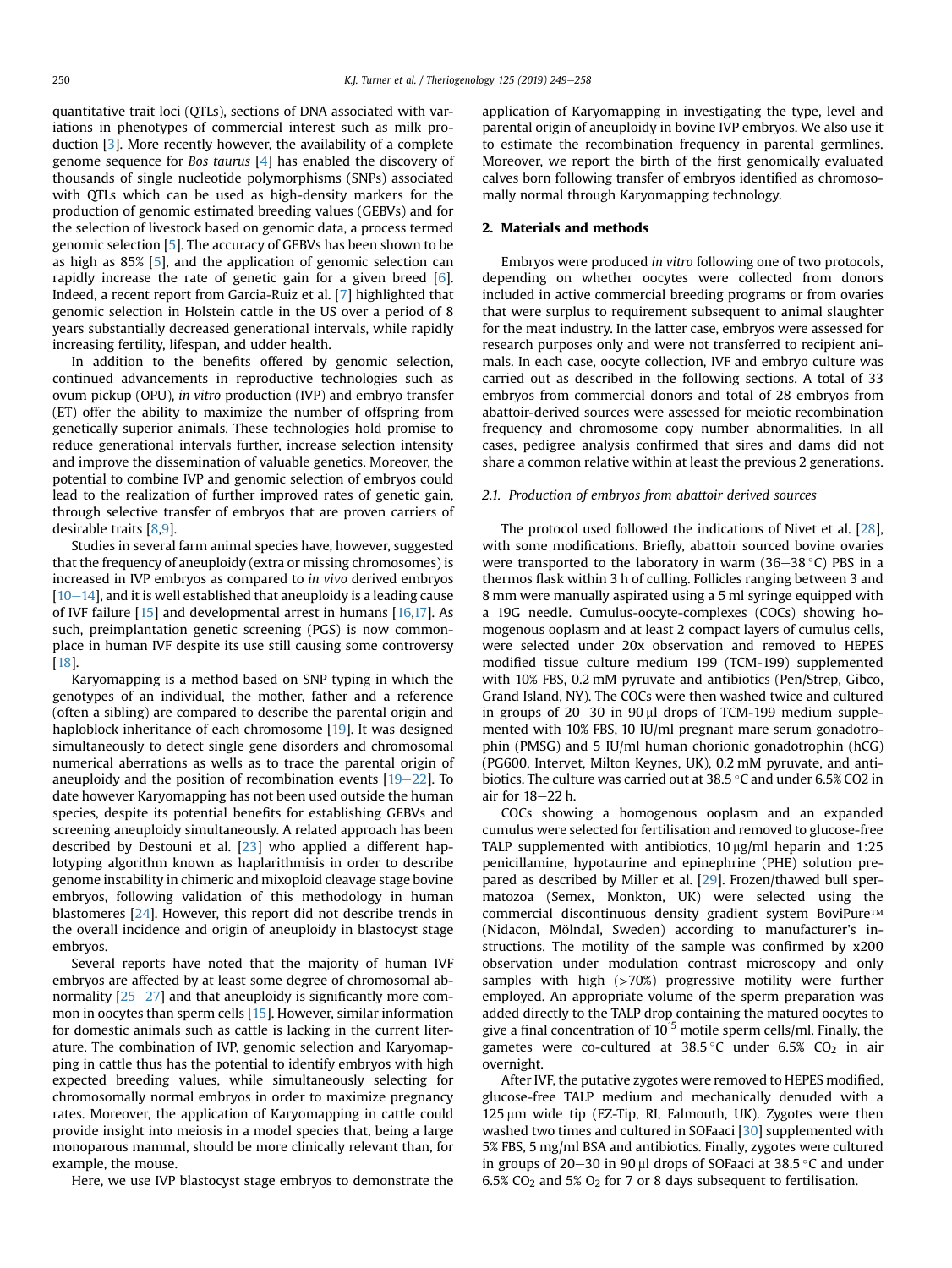#### <span id="page-3-0"></span>*2.2. Production of embryos from commercial donors*

Oocytes were collected following standard ovum pick-up (OPU) procedures. Briefly, dominant follicles were aspirated prior to administration of FSH hormone. Following superstimulation and a brief coasting period as previously described [\[28\]](#page-9-0), follicles were assessed using a Prosound 2 with WTA OPU probe handle transvaginal ultrasound device (Hitachi Aloka Medical, Tokyo, Japan). Cumulus-Oocyte-Complexes (COCs) were aspirated by transvaginal puncture under epidural using an 18G needle, 50 mmHg pressure and a 16 mls/min flow rate using a Cook Aspiration Unit (Cook Medical, Bloomington, In). COCs were washed in Boviteq's proprietary Oocyte Wash medium supplemented with 3 mg/ml fatty acid free BSA and antibiotics. Washed COCs were then matured overnight at 38.5 °C in Boviteq's proprietary Oocyte Maturation medium supplemented with 10% FBS, 4 mg/ml BSA, pyruvate, antibiotics, FSH, LH and estradiol.

Matured oocytes were washed in Oocyte Wash medium (Boviteq) and placed in Boviteq's proprietary Fertilisation medium supplemented with 6 mg/ml fatty acid free BSA, pyruvate, and antibiotics. Semen was prepared using the BoviPure discontinuous density gradient system, checked for morphology and motility and adjusted to give a final concentration of 1  $\times$  10<sup>6</sup> sperm/ml. Finally, PHE and heparin were added to the fertilisation medium and zygotes were incubated overnight at 38.5 °C, 5.6% CO<sub>2</sub> under oil.

Presumptive zygotes were washed in Oocyte Wash medium and transferred to Boviteq's proprietary stripping medium supplemented with 3 mg/ml fatty acid free BSA, antibiotics and pyruvate. Cumulus cells were removed mechanically using a  $122-124$   $\mu$ M denuding pipette (Vitrolife) until all cells were removed before washing the zygotes once more and transferring them to Boviteq's Proprietary Dev1 media supplemented with 4 mg/ml fatty acid free BSA, antibiotics and pyruvate. Zygotes were incubated for up to 48 h at 38.5 °C, 6.9% CO<sub>2</sub> and 5% O<sub>2</sub> under oil. After this time, 16-cell stage embryos were transferred to Boviteq's proprietary Dev2 media supplemented with 4 mg/ml fatty acid free BSA, antibiotics and pyruvate and incubated up to 48 h at 38.5 °C, 6.9% CO<sub>2</sub> and 5%  $O<sub>2</sub>$  under oil. Morulae were then incubated in Boviteq's proprietary Dev3 media supplemented with 4 mg/ml fatty acid free BSA, pyruvate and antibiotics at 38.5 °C, 6.9% CO<sub>2</sub> and 5% O<sub>2</sub> under oil overnight.

#### *2.3. Embryo biopsy, cryopreservation and transfer*

Blastocysts were biopsied  $7-8$  days post-IVF by one of two operators using either a blade-assisted or a laser-assisted method. All biopsy procedures (blade and laser assisted) were carried out on an Integra TI micromanipulator platform (Research Intruments, Falmouth, UK), equipped with a heated stage (set to 38.5 °C). On day 7 or 8 after fertilisation, blastocysts were individually transferred into  $60 \mu l$  droplets of pre-warmed Vigro Flushing Media (Eggtech, Chilmark, UK) using a 290 µm EZ-TIP (Research Instruments). Embryos were immobilised in this droplet by gentle aspiration on the side in which the inner cell mass was located using a 15  $\mu$ m flat Holding Pipette with a 35 $\circ$ bend (Research Instruments). For blade assisted biopsy, a microblade (Feather, Osaka, Japan) was employed to deliver a cut by moving the blade laterally against the holding pipette, creating an uneven split. For laser assisted biopsy, a Saturn fixed point laser (Research Instruments) was pulsed at 400 mW for 0.25 ms through its 40x objective in order to drill a hole into the zona pellucida at a site directly opposite the inner cell mass. Once a hole of sufficient size was achieved, trophectoderm cells were aspirated using a 30  $\mu$ m, 35° angle Biopsy Pipette (Research Instruments). The biopsy was retrieved by mechanical force exerted during aspiration with the aid of one or two laser pulses when necessary in order to disrupt cell junctions between trophectoderm cells. In all cases the biopsy resulted in the recovery of approximately  $8-12$  cells, which were washed through three droplets of DNA free PBS (Qiagen RepliG Single Cell Kit) under observation and finally transferred into a DNA free PCR tube containing  $1 \mu l$  of PBS using a  $125 \mu m$  EZ-Tip (Research Instruments). Presence of the biopsied cells within the tube was confirmed by observation under 40x total magnification.

After biopsy, blastocysts from commercial donors were either transferred fresh or cryopreserved using Boviteq's proprietary Freezing media supplemented with 0.5 mg/ml fatty acid free BSA, 2% FBS, pyruvate and antibiotics. Embryos were rinsed in Boviteq's Rinse media, transferred to Boviteq's Holding media supplemented with 0.5 mg/ml fatty acid free BSA, 2% FBS, pyruvate and antibiotics and then incubated in Freezing media for 20 min. During this time, embryos were loaded into straws following previously published procedures [[31](#page-9-0)] and placed in a BioCool Freezer stabilized at  $-6.5$  °C for 1 min. Ice formation was seeded using tweezers and monitored over 10 min. After this time, embryos were cooled at a rate of 0.3 °C/minute to  $-33$  °C, held for 5 min and plunged into liquid nitrogen. Thawing was achieved by exposure to ambient temperature for 4 s followed by warming at 20  $\degree$ C for 10 s. Transfer into synchronized recipients was performed with the aid of a Cassou ET gun.

#### *2.4. Whole genome ampli*fi*cation*

Embryo biopsies were subject to DNA extraction and whole genome amplification in order to generate enough material for analysis using the RepliG single cell kit (Qiagen, Manchester, UK) as per manufacturer's instruction. Briefly, cell lysis was achieved by incubating biopsies at  $65^{\circ}$ C for 10 min in buffer DLB supplemented with 100 mM DTT. Following addition of Stop Solution and master mix containing DNA polymerase, samples were incubated at  $30^{\circ}$ C for 8 h. Finally, samples were incubated at  $6^{\circ}$ C for 3 min to inactivate the DNA polymerase. Samples displaying a DNA concentration of  $100 \mu g/ml$  or above as determined on a Qubit 2.0 Fluorometer dsDNA BR assay (ThermoFisher, Waltham, MA) were considered successfully amplified and were stored at  $-20$  °C until submission for genotyping.

#### *2.5. Dam, sire and calf DNA extraction*

For sires, DNA was extracted from sperm pellets leftover from IVF procedures. Briefly, the sperm pellets were washed in 1 ml buffer I (150 mM NaCl, 10 mM EDTA, pH 8.0), and centrifuged at 6000 g for 10 min before discarding the supernatant. The sperm pellets were then suspended in 500 µl buffer II (500 mM NaCl, 100 mM TRIS, 10 mM EDTA, 1% SDS, 100 mM DTT, pH 8.0) and incubated at 65 $\degree$ C for 90 min. After this time, 150 µl of ammonium acetate 7.5 M was added to the mixture to precipitate proteins and the sample was spun at 15,000 g for 10 min. The supernatant was transferred to a clean tube, mixed with  $900 \mu$  of isopropanol and spun at 20,000 g for 10 min. The resulting DNA pellet was washed in 500 µl ethanol then spun as before. Finally, all supernatant was discarded and the DNA was re-hydrated overnight at  $4^{\circ}$ C in 20 µl of TE buffer (1 mM EDTA, 10 mM TRIS, pH 8.0).

For dams and calves, DNA was extracted from blood samples collected by standard technique into lithium heparin vacutainers using the DNeasy Blood and Tissue kit (Qiagen, Manchester, UK) following manufacturer's instruction. Alternatively, maternal DNA was extracted from abattoir-derived ovarian tissue in the same way.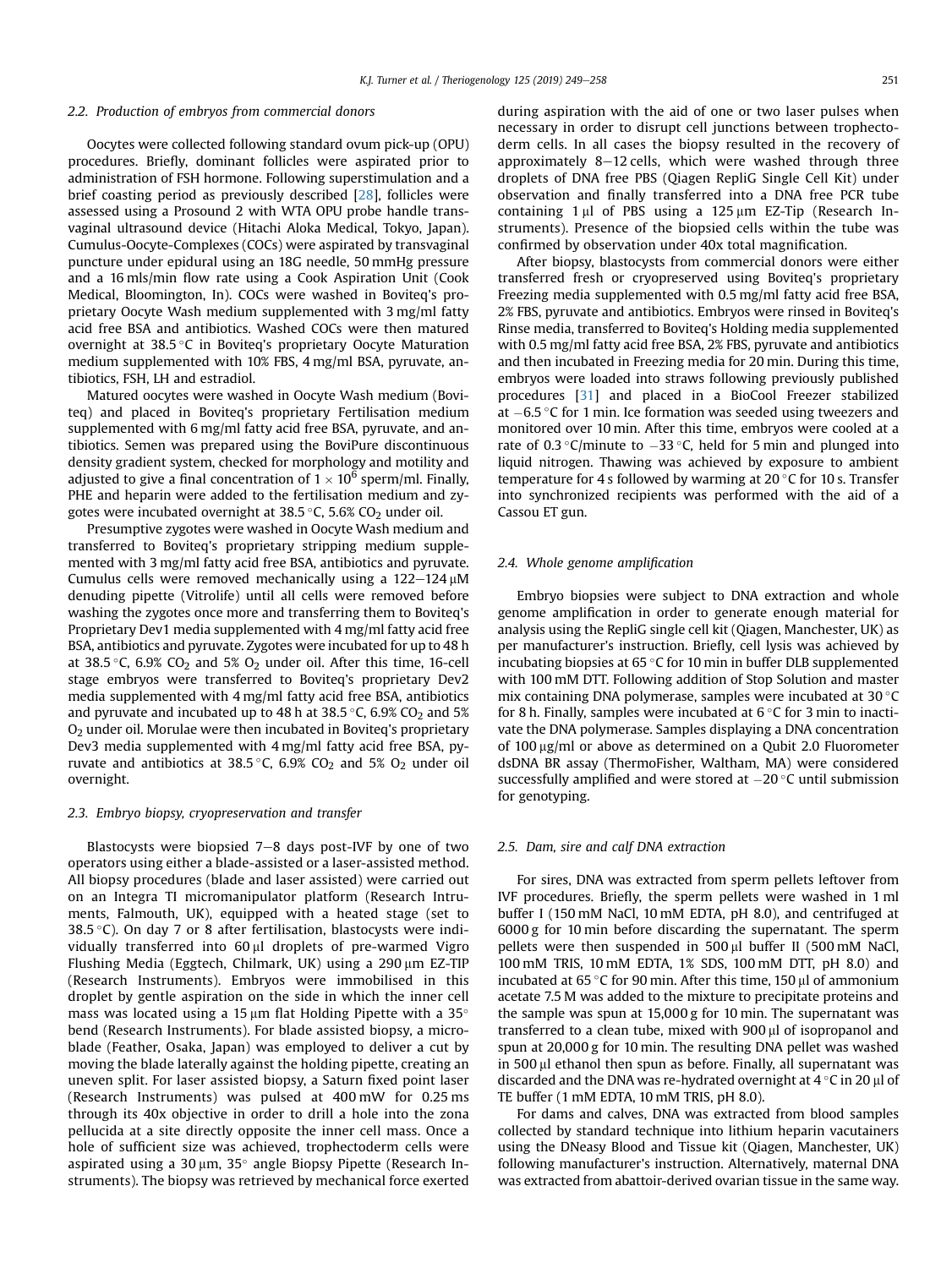#### *2.6. SNP interrogation and Karyomapping*

For all samples, SNP interrogation and genotyping was performed by Neogen Europe (Auchincruive, UK) using a GGP 50K SNP array (Illumina, Cambridge, UK). Raw data from embryo biopsies was submitted to the Agriculture and Horticulture Development Board (ADHB) for genomic evaluation.

Samples showing a call rate of at least 80% and for which a sibling (including a sibling embryo) was available were considered suitable for Karyomapping. Raw SNP data from embryo biopsies and parental DNA samples were processed in-house using the Excel macro BoVision (version 3) based on the original Karyomapping program (developed and adapted by Alan Handyside, Illumina, Cambridge, UK). For the diagnosis of chromosomal abnormalities, three independent operators reviewed each case. The number of crossover events and aneuploidy events were determined on a per chromosome basis for all the assessed samples. A crossover event was recorded when at least three consecutive informative SNPs were observed. Intuitively, because the Y chromosome is only present in a single copy in the paternal genome, it cannot be used for haploblock-based investigations like Karyomapping and therefore was excluded from our analysis. Similarly, because sires only have one copy of the X chromosome, the paternal X chromosome will be passed more or less unchanged from father to female offspring, once again preventing haploblock analysis.

#### 3. Results

Overall, 111 embryo biopsies ( $n = 80$  from commercial donors and  $n = 31$  from abattoir derived material) were produced of which 93 were successfully amplified by WGA, 89 were successfully SNP typed and 61 (33 from commercial donors and 28 from abattoir sources) fulfilled all the requirements for Karyomapping (high enough call rate, availability of a sibling). The embryo biopsies were obtained from 15 IVP rounds and a total of 9 different sires and 11 different dams. At the time of writing, we have a pregnancy rate of 41.4% (12 pregnancies out of 29 transfers and currently five liveborns following ET of Karyomapped embryos).

#### *3.1. Frequency and type of chromosomal abnormalities in the trophectoderm of bovine blastocysts*

Following Karyomapping analysis of trophectoderm biopsies, 68.8% of the embryos ( $n = 42/61$ ) appeared euploid while the rest displayed one or more abnormalities including monosomy, trisomy, uniparental disomy, triploidy and parthenogenetic activation. A trend appeared to be present with embryos displaying either up to three abnormal chromosomes ( $n = 10/61$ ) or a large set of abnormalities ( $n = 9/61$ ) with no in-between clusters.

Overall, trisomies were detected with a frequency of 2.12%  $(n = 70/3304$  chromosomes) while monosomies with a frequency of just 0.30% ( $n = 10/3304$  chromosomes) resulting in a statistically significant difference between these two groups (chi-square,  $\chi^2$ <sub>1</sub> = 45.5, P = 1.5  $\times$  10<sup>-11</sup>). However, no chromosome appeared to be more commonly affected by aneuploidy (Fisher's exact test,  $df = 58$ , P  $> 0.05$ ). These results are displayed in [Fig. 1.](#page-3-0) Finally, triploidy and uniparental disomy were only detected once ( $n = 61$ ) while parthenogenesis occurred in four embryos. Example Karyomaps are shown in Fig. 2.

#### *3.2. Parental origin of aneuploidy*

When the parental origin of the aneuploidy was considered, monosomies were detected with a frequency of 0.24% (4/1653) and 0.36% (6/1653) for chromosomes of paternal and maternal origin,



Fig. 1. Number of monosomies and trisomies detected per chromosome by Karyomapping of cattle embryo biopsies. The results were collected from  $n = 56$  embryos and a total of 3304 chromosomes. No information on the paternal X chromosome was available.

respectively, and no statistically significant differences were found between these two groups (chi square,  $\chi^2{}_1$  = 0.40, P = 0.52). On the other hand, trisomies appeared over represented in the maternally derived chromosome population where they were observed with a frequency of 2.60% ( $n = 43/1653$ ) as opposed to a frequency of 1.51%  $(n = 25/1653)$  for the paternally derived chromosome population, resulting in a statistically significant difference (chi-square,  $\chi^2$ <sub>1</sub> = 4.7, P = 0.03). These findings are summarized in [Fig. 3](#page-5-0). Due to the nature of the sex chromosomes and of Karyomapping, however, abnormalities of the X chromosome could not be compared between sexes. Parthenogenetically activated embryos and triploid embryos were also excluded from comparison.

#### *3.3. Frequency of crossover in the maternal and paternal germline*

On average,  $87.7 \pm 1.4$  (SEM) crossover events were detected per euploid embryo, of which  $44.6 \pm 0.9$  were of paternal and  $43.1 \pm 1.0$ of maternal germline origin. While there was no difference in the total number of crossover events between the two germ lines (*t*test,  $t_{96} = 1.06$ , P = 0.29), significant differences became apparent at a chromosomal level. A complete breakdown of this analysis is presented in [Fig. 4.](#page-5-0)

Assuming that, on average, one crossover event occurs in a chromosome of size 1 Morgan (M) as discussed by Weng et al. [[32](#page-9-0)], based on the number of crossover events detected in this set of tests (as reported in [Table 1\)](#page-6-0), the genetic length of the bovine genome was estimated to be 4453 cM (sex averaged length across 29 autosomes plus female chromosome X). By dividing the genetic length by the physical genome length measured in mega base pairs (Mb), the average genome-wide recombination distance per Mb was calculated as 1.67 cM/Mb. Furthermore, linear regression analysis found that a significant correlation exists between chromosome size and average recombination distance, suggesting smaller chromosomes have shorter distances between crossover events (linear regression,  $R^2 = 0.45 F = 22.02$ ,  $P = 6.96 \times 10^{-5}$ ). Interestingly, the maternal chromosome X appeared as an outlier, showing a much greater space between adjacent events than other chromosomes of similar size. This is detailed in [Fig. 5.](#page-6-0) Moreover, when only euploid embryos were taken into account, Karyomapping analysis detected a higher genetic length in abattoir derived embryos (4695 cM,  $n = 19$ ) as opposed to commercially derived embryos (4159 cM,  $n = 23$ ) (*t*-test,  $t_{40} = 3.21$ ,  $P = 0.0026$ ).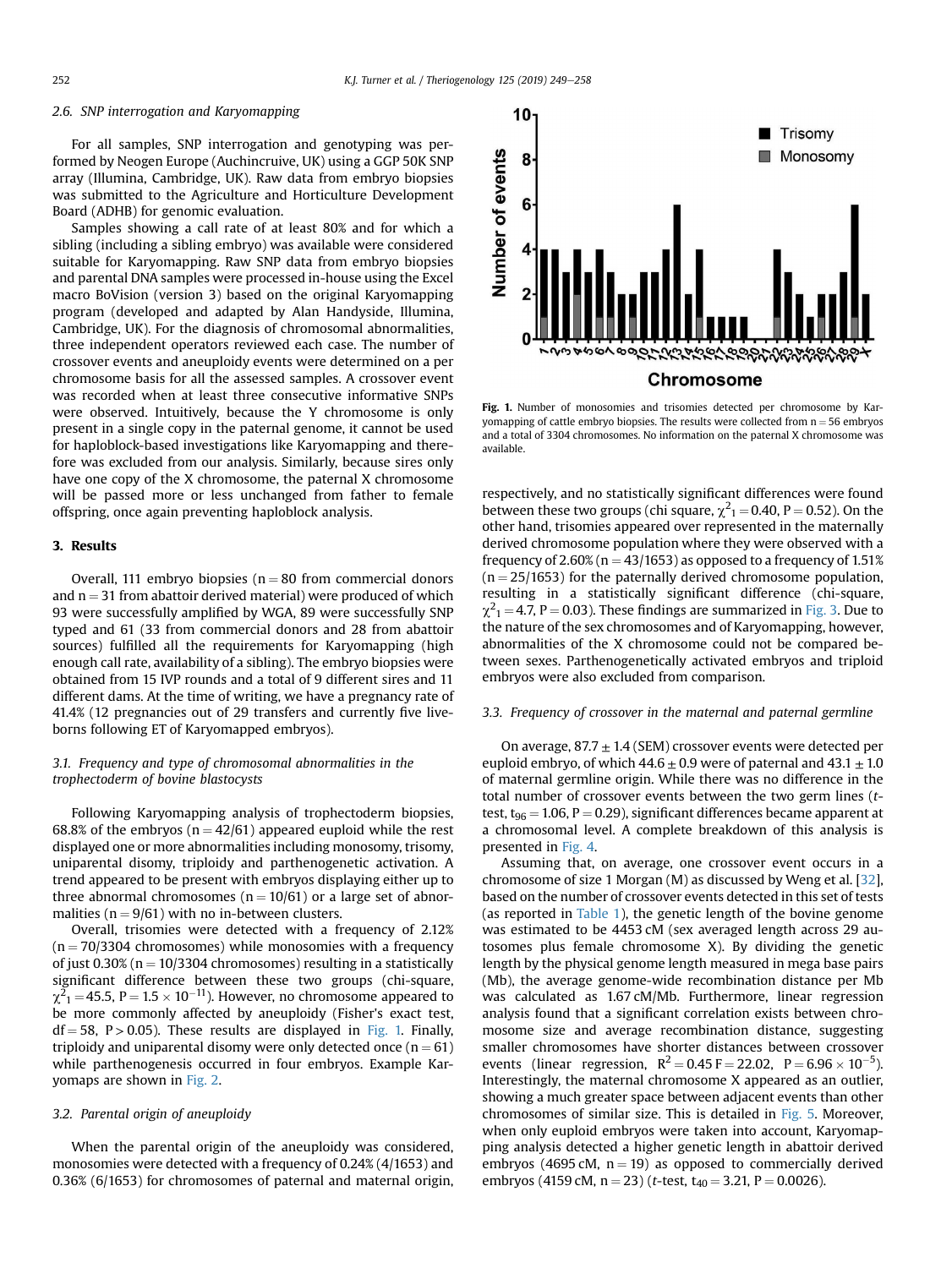<span id="page-5-0"></span>

Fig. 2. Example Karyomaps. A series of Karyomaps are presented from both normal and abnormal cases. Each case is presented together with information from both its parents and a sibling embryo. Gray bands imply absence of information. Euploid chromosomes are characterized by few, large alternating blocks of blue/red (for paternal) or green/yellow (for maternal) bands, representing alternating haplotypes. Monosomies appear as complete or almost complete lack of information for a full chromosome, while trisomies appear as frequent and short blocks of alternating haplotypes. Uniparental disomies appear as a monosomy for one chromosome and a trisomy for its homologue, and, finally, parthenogenetic activation events appear similar to a monosomy of paternal origin at all loci. Chr: Chromosome; Ref.: Reference sibling; MS: Monosomy; TS: Trisomy; UPD: Uniparental Disomy. These Karyomaps were produced by BoVision (version 3).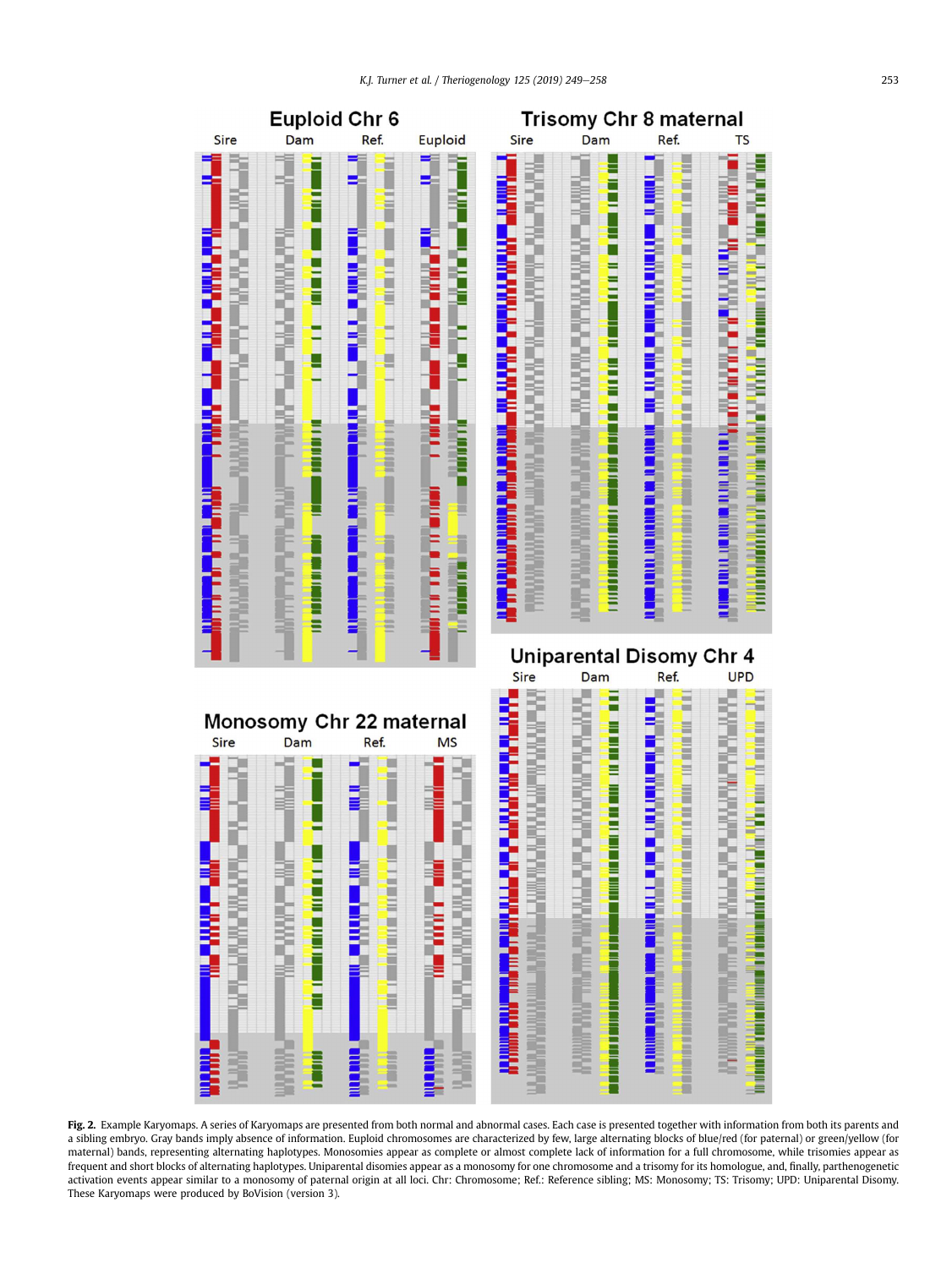<span id="page-6-0"></span>

Fig. 3. A) Number of monosomies per chromosome by parent of origin. No obvious pattern was detected. B) Number of trisomies per chromosome by parent of origin. Overall, trisomies appeared more common in the maternal chromosome population (chi-square, P < 0.05). Data from  $n = 56$  embryo biopsies and  $n = 3304$  chromosomes. No information available for the paternal X chromosome.



Fig. 4. Average number of crossovers per chromosome and parent of origin. The analysis was completed on a total of 56 embryos. For each chromosome pair, a star (\*) indicates that a significant difference was found between the number of events per parent (paired student t-test,  $P < 0.05$ ). The paternal X chromosome could not be analyzed by Karyomapping. Data given as mean  $\pm$  S.E.M.

*3.4. Concordance between embryo biopsy and live born calves*

To verify whether the SNP typing and Karyomaps produced from embryo biopsies were a true representation of the embryo's genotype, the results obtained from the biopsied embryos that later resulted in live births (see Fig. 6) were compared against the SNP typing and Karyomaps obtained from the respective live born calves.

All five embryo biopsies appeared euploid at Karyomapping, a result that matched the live born calves. Moreover, when the SNP results were compared, it was found that the biopsy and the live born were concordant for  $98.2 \pm 1.4$ % of SNP loci. ADO events (where one sample was homozygous and the other heterozygous) represented  $1.8 \pm 1.4\%$  of loci and complete mismatches (one sample homozygous for allele A, the other sample homozygous for allele B) affected between 0% and 0.02% of loci. SNP loci that produced no call in either the biopsy, the live born or both were excluded from the analysis above.

#### 4. Discussion

Here, we present the first successful application of Karyomapping to the cattle breeding industry, which has led to the birth of five healthy calves. We have combined the use of SNP data generated from the biopsy and whole genome amplification of DNA extracted from trophectoderm cells from preimplantation embryos for both genomic selection and PGS. Furthermore, we have employed this technology to investigate the frequency of meiotic recombination and the frequency of meiotic errors in both dam and sire lines. Combined, these efforts provide new insight to our existing knowledge of bovine genetics and have the potential to significantly improve the rate of genetic gain in beef and dairy herds. Genotyping of embryo biopsies by SNP genotyping has been reported occasionally in the literature [\[9\]](#page-8-0) and has the potential to improve cattle breeding by introducing new genetics to the breeding herd more rapidly by shortening generation times. By combining chromosomal screening, Karyomapping also has the potential to improve overall live birth rates. Suboptimal fertility in cattle is a huge issue from a commercial and industry point of view. If aneuploidy is the cause of much of this failure of implantation or early embryonic death then this approach would be massively informative, and would lead to us developing PGS-based techniques to improve conception rates. Our reported pregnancy rate in this study (32.8%) is, by necessity, low, as much of the work was developmental and only latterly did we act on the Karyomapping result when performing ET. Future controlled studies will be able to assess the efficacy of this approach with screened and nonscreened cohorts.

#### *4.1. Characterisation of chromosomal abnormalities in bovine preimplantation embryos by Karyomapping*

Karyomapping revealed that a total of 42/61 (68.9%) embryos were euploid, 4/61 (6.6%) were parthenogenetically activated and 15/61 (24.6%) embryos had at least one chromosome aberration. Interestingly, uniparental disomy was identified in one of these cases, demonstrating the applicability of Karyomapping for the discovery of this condition in bovine embryos, the diagnosis of which normally escapes detection with other methodologies such as array comparative genomic hybridization for aneuploidy [[22](#page-8-0)].

Overall, the incidence of aneuploidy was lower than that of some reports in the literature [\[14](#page-8-0)[,33](#page-9-0)] and higher than that of others [[34,35\]](#page-9-0). Remarkably, a significantly higher number of trisomies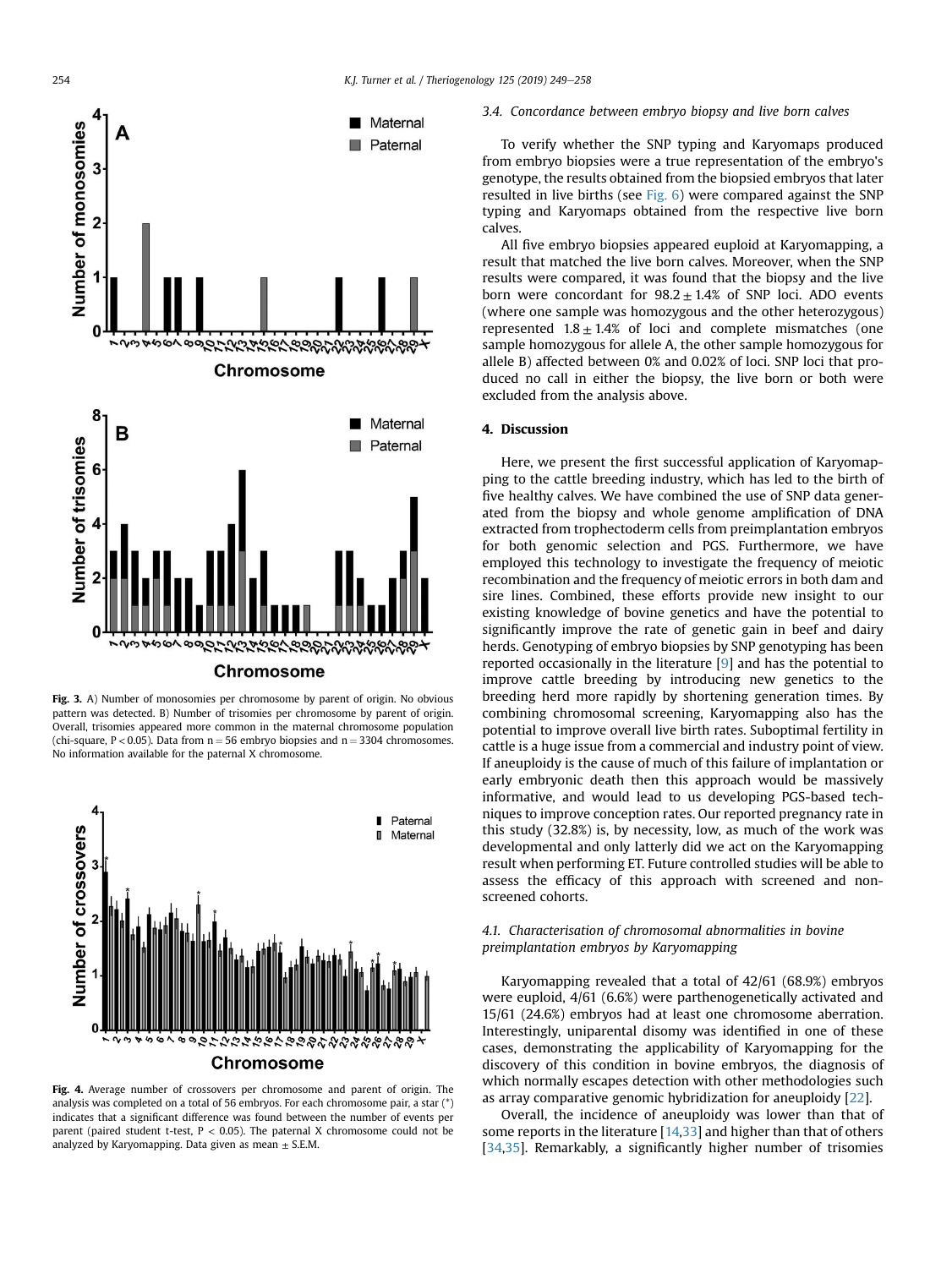| Table 1                                                                           |
|-----------------------------------------------------------------------------------|
| Average number of crossovers and calculated recombination distance by chromosome. |

| Chromosome       | Size (Mb)         | Average crossover count  | Recombination distance (cM/Mb) |
|------------------|-------------------|--------------------------|--------------------------------|
| $\mathbf{1}$     | 158.34            | 2.58                     | 1.63                           |
| $\boldsymbol{2}$ | 137.06            | 2.18                     | 1.59                           |
| 3                | 121.43            | 2.08                     | 1.71                           |
| 4                | 120.83            | 1.70                     | 1.41                           |
| 5                | 121.19            | 2.00                     | 1.65                           |
| 6                | 119.46            | 1.89                     | 1.58                           |
| 7                | 112.64            | 2.11                     | 1.87                           |
| 8                | 113.39            | 1.81                     | 1.59                           |
| 9                | 105.71            | 1.98                     | 1.87                           |
| 10               | 104.31            | 1.65                     | 1.58                           |
| 11               | 107.31            | 1.72                     | 1.61                           |
| 12               | 91.16             | 1.23                     | 1.34                           |
| 13               | 84.24             | 1.34                     | 1.59                           |
| 14               | 84.65             | 1.17                     | 1.38                           |
| 15               | 85.30             | 1.48                     | 1.74                           |
| 16               | 81.72             | 1.57                     | 1.92                           |
| 17               | 75.16             | 1.19                     | 1.58                           |
| 18               | 66.00             | 1.18                     | 1.79                           |
| 19               | 64.06             | 1.44                     | 2.25                           |
| 20               | 72.04             | 1.30                     | 1.81                           |
| 21               | 71.60             | 1.27                     | 1.78                           |
| 22               | 61.44             | 1.34                     | 2.18                           |
| 23               | 52.53             | 1.23                     | 2.34                           |
| 24               | 62.71             | 1.10                     | 1.75                           |
| 25               | 42.90             | 0.95                     | 2.21                           |
| 26               | 51.68             | 1.03                     | 1.98                           |
| 27               | 45.41             | 0.94                     | 2.07                           |
| 28               | 46.31             | 1.01                     | 2.18                           |
| 29               | 51.51             | 1.05                     | 2.04                           |
| X (maternal)     | 148.82            | 1.00                     | 0.67                           |
| <b>TOTAL</b>     | 2660.91           | 44.53                    | $\overline{\phantom{0}}$       |
| Average          | $\qquad \qquad -$ | $\overline{\phantom{0}}$ | 1.67                           |

than monosomies were detected. Karyomapping is able to detect meiotic but not post-zygotic trisomies, whilst being able to detect both meiotic and post-zygotic monosomies [[22](#page-8-0)]. This might suggest that some of the trisomies recorded were in fact false positives. However, to mitigate this risk, three independent operators were required to agree on the diagnosis before a trisomy was called. Moreover, our study includes an evaluation of blastocyst stage embryos, whereas others have assessed cleavage stage embryos at either the 2-cell or 8-cell stage. It is possible that trisomies are better tolerated than monosomies by preimplantation cattle embryos, allowing them to reach the blastocyst stage more often, a hypothesis supported by evidence gathered from studies in humans [\[36,37](#page-9-0)]. Therefore, the population examined here could have been partially depleted of monosomies, and to the best of our knowledge, this is the first report to describe this phenomenon in cattle. The observations discussed above would imply that the



numerical aberration rates presented here are not informative of the original number of monosomy and trisomy events occurring in bovine germlines. However, total blastocyst aneuploidy rates appear very similar to the total gamete aneuploidy rates in humans [\[38\]](#page-9-0), suggesting that the trisomy rates recorded here could be a good estimate of trisomy rates in the parental germline. It is also important to note that this study has utilised a more sensitive technique than those that identified lower incidences of aneuploidy at the cleavage stage, and therefore it is possible that the results of these other studies are under-represented.



Fig. 5. A moderate but significant association was found between chromosome size and average recombination distance, suggesting that smaller chromosomes allow for less space between events. Chromosome X appeared as an outlier due to its reduced recombination frequency.

Fig. 6. Birth of the first Karyomapped calf. Crossfell Cinder Candy is the daughter of the sire Cinderdoor (Semex) and the dam Crossfell Uno Cookie (Paragon Veterinary Group) and was born in Cumbria following the transfer of a Karyomapped embryo.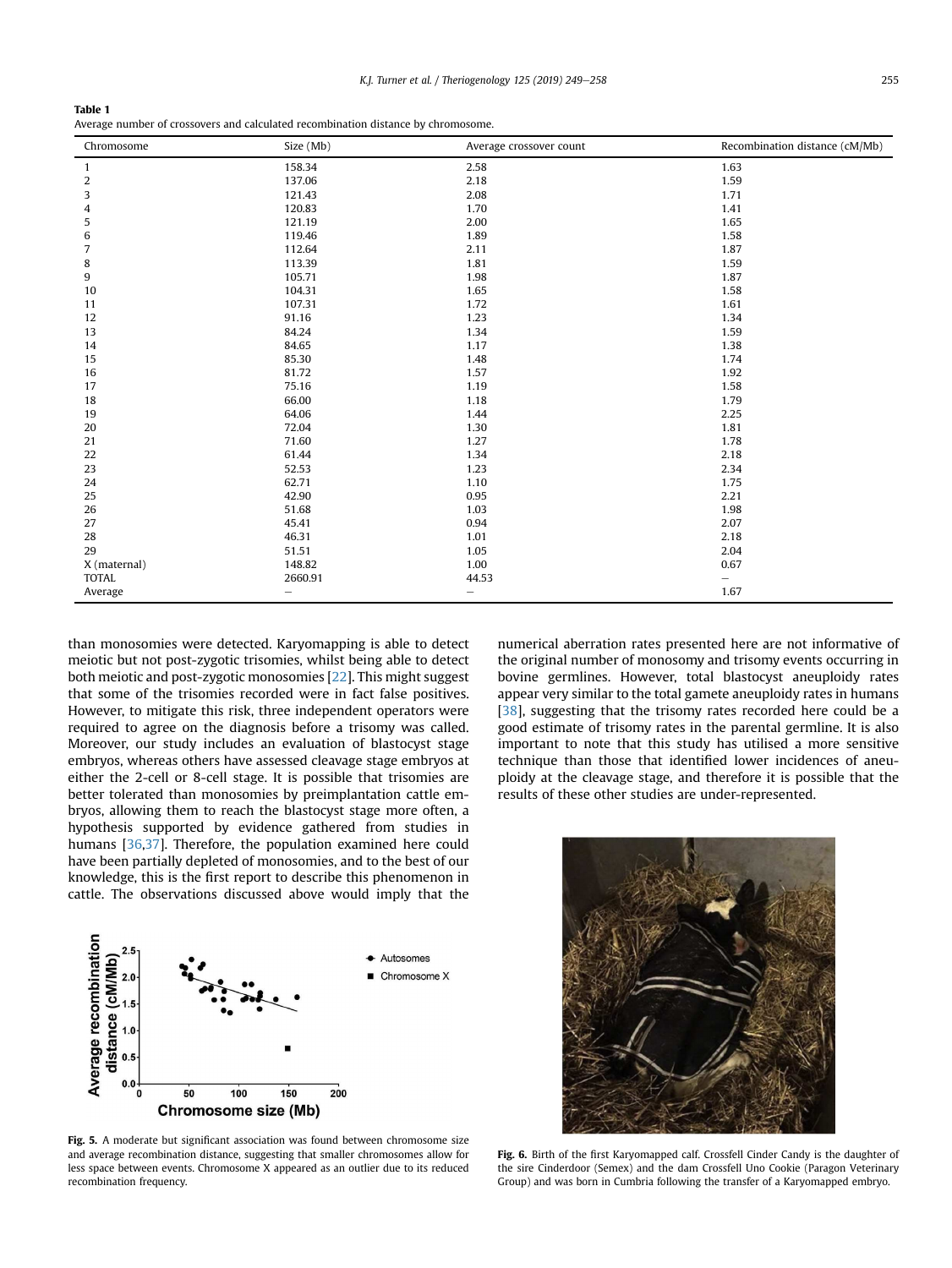<span id="page-8-0"></span>In this data set, no sex-related difference was discovered in the prevalence of monosomies; however, trisomies were 1.7 times more common in the maternal chromosome population, somewhat less than the 9:1 ratios observed in humans [15] but similar to that previously reported for cattle [[39\]](#page-9-0). Moreover, our data sheds new light on the incidence of meiotic errors for individual chromosomes in the bovine karyotype; a topic barely covered in the current literature. Although some information is described in oocytes, studies have largely used dated technologies and therefore more up-to-date investigations are warranted  $[39-41]$  $[39-41]$  $[39-41]$ . In bulls, very little information is available regarding the total aneuploidy levels in sperm, with only two studies suggesting a low incidence of aneuploidy in bull sperm  $[42,43]$  $[42,43]$ . Karyomapping, thanks to its ability to assign the parental origin of aneuploidy, can be used to report on all bull sperm chromosomes to fill the current gap in the literature. A total aneuploidy rate of 1.75% was estimated for bull sperm in this study, albeit this figure was established on a small population of sires. In order to investigate this further in the bovine model, future efforts should focus on investigating the incidence of aneuploidy in bull spermatozoa and cow/heifer oocytes. This will form the basis of our future studies.

Additionally, in this data set four embryo biopsies showed evidence of parthenogenetic activation. Mammalian oocytes are known to have the potential to become activated and progress to cleavage divisions and even form a blastocyst without the need for a male gamete contribution [\[44\]](#page-9-0); however, the spontaneous activation of an oocyte is a rare occurrence [\[45\]](#page-9-0). It is also interesting to note that three of these parthenotes originated from the same IVF cycle, which used semen from the same sire. A spike in the calcium concentration in an oocyte is sufficient to induce parthenogenetic activation [\[46\]](#page-9-0). Therefore, it is possible that some oocytes become activated after a fertilisation-induced calcium spark, but problems with sperm decondensation, perhaps due to a bull-specific factor, prevented syngamy and resulted in a parthenogenetically activated oocyte instead, an event that has been described before in bovine embryos fertilized by intracytoplasmic sperm injection (ICSI) [\[47](#page-9-0)].

Finally, it is important to note that our results (and those of others) could be affected by the presence of mosaicism, which is defined as the presence of two or more cell lineages of different chromosome complement and is well-reported in humans  $[48-50]$  $[48-50]$  $[48-50]$  $[48-50]$ and in cattle [23[,33\]](#page-9-0). In addition, it has been established for some time that the trophectoderm is often affected by some degree of aneuploidy, which is not necessarily mirrored by the inner cell mass [[48](#page-9-0)]. At present the extent to which mosaicism confers detrimental effects (or not) remains unknown and is heavily debated, however it should be pointed out that it is not possible to screen the entire embryo and therefore analysis must be carried out on only a portion of the embryo. In the current study, an evaluation of mosaicism from TE biopsies was not undertaken; however, methodologies such as aCGH and NGS could be applied to study the nature and impact of mosaicism on development [[51\]](#page-9-0).

#### *4.2. Recombination events*

The number of crossovers per meiotic event is known to differ significantly between the two sexes in several mammalian species [[52](#page-9-0)–[54\]](#page-9-0). In cattle, Ma et al. [\[55\]](#page-9-0) reported an increased recombination frequency in bulls; however, the results presented here failed to detect a clear difference in the recombination rate of bulls and cows in agreement with several other studies  $[56-58]$  $[56-58]$  $[56-58]$  $[56-58]$  $[56-58]$ .

Using Karyomapping, we estimated that the genetic length of the 29 autosomes plus the maternal X chromosome in the bovine genome is 4453 cM. This largely exceeds previously published estimates of 3097 cM [[32](#page-9-0)] and 2435 cM [\[55\]](#page-9-0). Similarly, the recombination frequency estimated in our study using Karyomapping (1.67 cM/Mb) was much greater than the recombination frequency previously estimated by other groups, which fell in the range of  $0.8-1.12$  cM/Mb [\[32,55,58](#page-9-0)]. This could be explained by a higher number of crossover events detected by Karyomapping, a different sample population, or by false positives; however, to reduce false positives crossover events were only counted if supported by at least three consecutive informative SNPs.

Interestingly, no crossovers could be detected on a number of euploid chromosomes despite the fact that a minimum of one chiasma per chromosome is required during meiosis [[59\]](#page-9-0). Karyomapping can only detect crossover events that generate different haplotypes between the sample and reference and therefore juxtaposing crossovers (events occurring in the exact or similar location in both sample and reference) will remain undetectable. In addition, crossovers tend to accumulate close to so-called "recombination hot-spots" [\[60\]](#page-9-0) so that sample and reference might regularly display juxtaposing crossovers. Moreover, Karyomapping relies on the presence of heterozygous markers to track haploblocks; therefore, the presence of shared homozygosity regions between parents could have masked some events. Therefore, these considerations suggest that the genetic length calculated here by Karyomapping could be an underestimation. This hypothesis is also backed up by the finding that abattoir derived embryos displayed an apparently higher recombination rate, possibly thanks to a reduced genetic relationship between sire and dam, allowing Karyomapping to obtain more accurate crossover estimates in this more heterogeneous population.

Additionally, the findings presented suggest that smaller chromosomes display a higher number of recombination events per Mb, in agreement with previous studies in cattle [\[32,61\]](#page-9-0). Our data shows a more pronounced effect than those previously described, however it is possible that this can be explained by differences in sample population, SNP array used and breeds assessed. Interestingly, the X chromosome displayed a smaller number of crossover events than expected for its size. This is in agreement with previous studies detecting this phenomenon in humans [20], rat, and mouse [[62](#page-9-0)].

#### *4.3. Accuracy of Karyomapping in preimplantation bovine embryos*

To the best of our knowledge, this is the first study to assess the accuracy of SNP calls from whole genome amplified biopsies from blastocyst stage bovine embryos in comparison to the respective live-born animals. We report that over 98% of SNP calls were concordant in embryo biopsies with their respective live-born calves, indicating the ability to accurately determine the genetic merit of the embryo. These results are in line with the accuracy obtained by Fujii et *al.* [\[63\]](#page-9-0), who compared SNP genotype calls in whole genome amplified biopsied sections from two elongating bovine embryos compared to the remaining conceptus. In addition, our results exceeded the accuracy achieved by Lauri et al. [[64](#page-9-0)] who assessed ADO and allele drop-in (ADI) in a single known heterozygous and single known homozygous loci respectively in biopsies from cloned blastocyst stage bovine embryos, or by comparing the genotypes of blastocyst biopsies to expected outcomes based on parent SNP calls. In this respect, our own results offer a more robust assessment of the accuracy of SNP genotyping from whole genome amplified biopsies from bovine preimplantation embryos than results currently reported in the literature.

#### *4.4. Live born calves*

We show for the first time that results from commercial SNP arrays for the purpose of genomic selection may be simultaneously applied using Karyomapping technology in order to screen for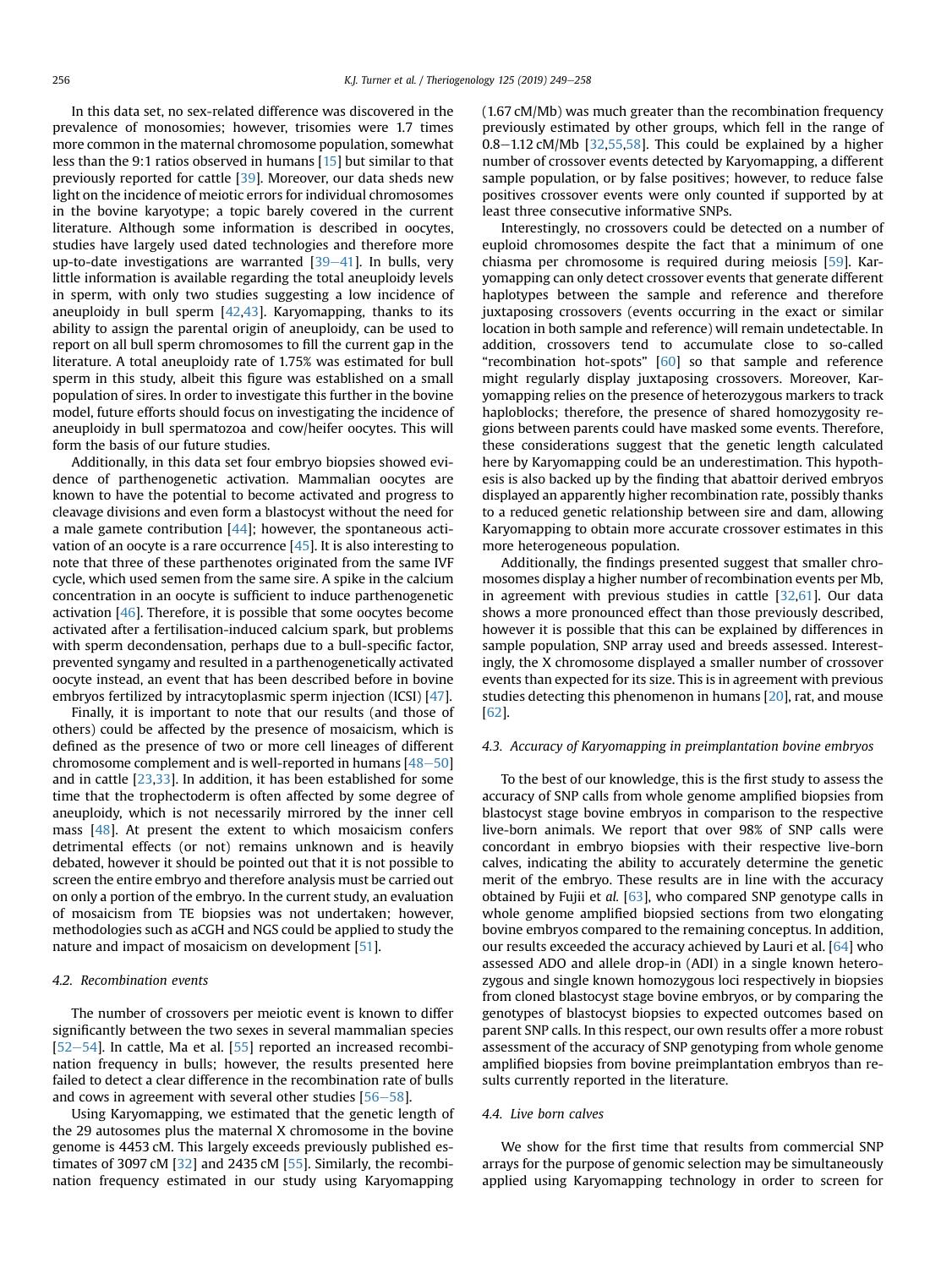<span id="page-9-0"></span>chromosome copy number in bovine preimplantation embryos. Use of Karyomapping led to the birth of five healthy calves, with 100% concordance found between results from the embryo biopsy and the respective live-born animal. Since healthy live calves were born, it is unsurprising that in these cases both the embryo and the live-born animals produced euploid results for all autosomes and the X chromosome. In this study, we did not assess the accuracy of aneuploid calls as aneuploid embryos were either not transferred or resulted in no pregnancy. Again, this would be expected given the evidence available from studies in humans, which indicates that aneuploidy is a leading cause of IVF failure. Nonetheless, other reports indicate a high degree of accuracy in detecting aneuploidy using SNP analysis from whole genome amplified human DNA [65,66].

#### 5. Conclusions and future perspectives

The work described demonstrates the value of Karyomapping for both PGS and genomic selection, and for undertaking fundamental biological studies with bovine embryos. The birth of the first five Karyomapped calves opens the way to a method of breeding that combines IVP with simultaneous genetic screening for chromosomal errors (PGS) and genomic selection for livestock improvement. Given that aneuploidy is recognized as a leading cause of pregnancy failure, at least in humans, Karyomapping offers the prospect of selecting more karyotypically normal and, therefore, 'developmentally competent' embryos for transfer; thereby improving pregnancy rates and enhancing overall breeding efficiency (i.e. rate of genetic gain) in cattle. This, however, remains to be confirmed and details pertaining to the nature and extent of aneuploidy in different embryonic-cell lineages, and mosaicism more generally, will need to be established for this species. Larger scale studies that relate pregnancy outcomes following transfer to chromosomal anomalies in embryo biopsies are therefore required. Ultimately, this could lead to the development of a low-cost, highthroughput platform for chromosome screening that focuses on the most important and/or frequent errors as they relate to pregnancy outcomes. Finally, knowledge gained from such studies can be readily translated to other domestic animal species (e.g. pigs and sheep) as high-density SNP chips are already commercially available. While each species will no doubt present its own challenges, research efforts to improve IVP success are ongoing and it is likely that Karyomapping will find a use in these species as well.

#### Funding

This work was supported by Innovate UK [grant number 101634].

#### Declarations of interest

The authors have no conflict of interest to declare.

#### Contributors

KJT, GS, GD and CS acquired the data reported in this study. DHB, AHH, KDS and DKG conceived the study. The analysis of the data was performed by GS, KJT, AHH and DKG. GS, KJT, DHB, KDS and DKG drafted the manuscript which was critically reviewed and approved by all authors.

#### Appendix A. Supplementary data

Supplementary data to this article can be found online at <https://doi.org/10.1016/j.theriogenology.2018.11.014>.

#### References

- [1] DESA UN. World population projected to reach 9.7 billion by 2050. [http://](http://www.un.org/en/development/desa/news/population/2015-report.html) [www.un.org/en/development/desa/news/population/2015-report.html;](http://www.un.org/en/development/desa/news/population/2015-report.html) 2015.
- [2] [Henderson C. Applications of linear models in animal breeding. Guelph:](http://refhub.elsevier.com/S0093-691X(18)30717-9/sref2) [University of Guelph; 1984](http://refhub.elsevier.com/S0093-691X(18)30717-9/sref2).
- [3] [Georges M, Nielsen D, Mackinnon M, Mishra A, Okimoto R, Pasquino AT, et al.](http://refhub.elsevier.com/S0093-691X(18)30717-9/sref3) [Mapping quantitative trait loci controlling milk production in dairy cattle by](http://refhub.elsevier.com/S0093-691X(18)30717-9/sref3) [exploiting progeny testing. Genetics 1995;139\(2\):907](http://refhub.elsevier.com/S0093-691X(18)30717-9/sref3)-[20.](http://refhub.elsevier.com/S0093-691X(18)30717-9/sref3)
- [4] [Bovine Genome Sequencing and Analysis Consortium, Elsik CG, Tellam RL,](http://refhub.elsevier.com/S0093-691X(18)30717-9/sref4) [Worley KC, Gibbs RA, Muzny DM, et al. The genome sequence of taurine](http://refhub.elsevier.com/S0093-691X(18)30717-9/sref4) [cattle: a window to ruminant biology and evolution. Science 2009;324\(5926\):](http://refhub.elsevier.com/S0093-691X(18)30717-9/sref4)  $522 - 8$  $522 - 8$
- [5] [Meuwissen TH, Hayes BJ, Goddard ME. Prediction of total genetic value using](http://refhub.elsevier.com/S0093-691X(18)30717-9/sref5) [genome-wide dense marker maps. Genetics 2001;157\(4\):1819](http://refhub.elsevier.com/S0093-691X(18)30717-9/sref5)-[29](http://refhub.elsevier.com/S0093-691X(18)30717-9/sref5).
- [6] [Schaeffer L. Strategy for applying genome-wide selection in dairy cattle.](http://refhub.elsevier.com/S0093-691X(18)30717-9/sref6) I Anim Breed Genet 2006:123(4):218-[23.](http://refhub.elsevier.com/S0093-691X(18)30717-9/sref6)
- [7] [García-Ruiz A, Cole JB, VanRaden PM, Wiggans GR, Ruiz-L](http://refhub.elsevier.com/S0093-691X(18)30717-9/sref7)ó[pez FJ, Van](http://refhub.elsevier.com/S0093-691X(18)30717-9/sref7) [Tassell CP. Changes in genetic selection differentials and generation intervals](http://refhub.elsevier.com/S0093-691X(18)30717-9/sref7) [in US holstein dairy cattle as a result of genomic selection. Proc Natl Acad Sci](http://refhub.elsevier.com/S0093-691X(18)30717-9/sref7) 2016:113(28):E3995-[4004](http://refhub.elsevier.com/S0093-691X(18)30717-9/sref7)
- [8] [Humblot P, Le Bourhis D, Fritz S, Colleau JJ, Gonzalez C, Guyader Joly C, et al.](http://refhub.elsevier.com/S0093-691X(18)30717-9/sref8) [Reproductive technologies and genomic selection in cattle. Vet Med Int](http://refhub.elsevier.com/S0093-691X(18)30717-9/sref8) [2010;2010:192787](http://refhub.elsevier.com/S0093-691X(18)30717-9/sref8).
- [9] [Ponsart C, Le Bourhis D, Knijn H, Fritz S, Guyader-Joly C, Otter T, et al.](http://refhub.elsevier.com/S0093-691X(18)30717-9/sref9) [Reproductive technologies and genomic selection in dairy cattle. Reprod Fertil](http://refhub.elsevier.com/S0093-691X(18)30717-9/sref9) Dev  $2014:26(1):12-21$  $2014:26(1):12-21$ .
- [10] [Rambags B, Krijtenburg P, Hv Drie, Lazzari G, Galli C, Pearson P, et al. Nu](http://refhub.elsevier.com/S0093-691X(18)30717-9/sref10)[merical chromosomal abnormalities in equine embryos produced in vivo and](http://refhub.elsevier.com/S0093-691X(18)30717-9/sref10) in vitro. Mol Reprod Dev  $2005;72(1):77-87$  $2005;72(1):77-87$ .
- [11] [Coppola G, Alexander B, Di Berardino D, St John E, Basrur PK, King WA. Use of](http://refhub.elsevier.com/S0093-691X(18)30717-9/sref11) [cross-species in-situ hybridization \(ZOO-FISH\) to assess chromosome abnor](http://refhub.elsevier.com/S0093-691X(18)30717-9/sref11)[malities in day-6 in-vivo-or in-vitro-produced sheep embryos. Chromosome](http://refhub.elsevier.com/S0093-691X(18)30717-9/sref11) [Res 2007;15\(3\):399](http://refhub.elsevier.com/S0093-691X(18)30717-9/sref11)-[408](http://refhub.elsevier.com/S0093-691X(18)30717-9/sref11).
- [12] [Lechniak D, Warzych E, Pers-Kamczyc E, Sosnowski J, Antosik P, Rubes J. Gilts](http://refhub.elsevier.com/S0093-691X(18)30717-9/sref12) [and sows produce similar rate of diploid oocytes in vitro whereas the inci](http://refhub.elsevier.com/S0093-691X(18)30717-9/sref12)dence of aneuploidy differs signifi[cantly. Theriogenology 2007;68\(5\):755](http://refhub.elsevier.com/S0093-691X(18)30717-9/sref12)-[62](http://refhub.elsevier.com/S0093-691X(18)30717-9/sref12).
- [13] [Ullo CMU, Yoshizawa M, Komoriya E, Mitsui A, Nagai T, Kikuchi K. The blas](http://refhub.elsevier.com/S0093-691X(18)30717-9/sref13)[tocyst production rate and incidence of chromosomal abnormalities by](http://refhub.elsevier.com/S0093-691X(18)30717-9/sref13) [developmental stage in in vitro produced porcine embryos. J Reprod Dev](http://refhub.elsevier.com/S0093-691X(18)30717-9/sref13)  $2008:54(1):22-9.$  $2008:54(1):22-9.$  $2008:54(1):22-9.$
- [14] [Hornak M, Jeseta M, Hanulakova S, Rubes J. A high incidence of chromosome](http://refhub.elsevier.com/S0093-691X(18)30717-9/sref14) [abnormalities in two-cell stage porcine IVP embryos. J Appl Genet 2015;56\(4\):](http://refhub.elsevier.com/S0093-691X(18)30717-9/sref14)  $515 - 23.$  $515 - 23.$  $515 - 23.$
- [15] [Hassold T, Hunt P. To err \(meiotically\) is human: the genesis of human](http://refhub.elsevier.com/S0093-691X(18)30717-9/sref15) [aneuploidy. Nat Rev Genet 2001;2\(4\):280](http://refhub.elsevier.com/S0093-691X(18)30717-9/sref15).
- [16] Munné S, Chen S, Colls P, Garrisi J, Zheng X, Cekleniak N, et al. Maternal age, [morphology, development and chromosome abnormalities in over 6000](http://refhub.elsevier.com/S0093-691X(18)30717-9/sref16) [cleavage-stage embryos. Reprod Biomed Online 2007;14\(5\):628](http://refhub.elsevier.com/S0093-691X(18)30717-9/sref16)-[34.](http://refhub.elsevier.com/S0093-691X(18)30717-9/sref16)
- [17] [King WA. Chromosome variation in the embryos of domestic animals. Cyto](http://refhub.elsevier.com/S0093-691X(18)30717-9/sref17)[genet Genome Res 2008;120\(1](http://refhub.elsevier.com/S0093-691X(18)30717-9/sref17)-[2\):81](http://refhub.elsevier.com/S0093-691X(18)30717-9/sref17)-[90.](http://refhub.elsevier.com/S0093-691X(18)30717-9/sref17)
- [18] Griffi[n DK, Ogur C. Chromosomal analysis in IVF: just how useful is it?](http://refhub.elsevier.com/S0093-691X(18)30717-9/sref18) [Reproduction 2018;156\(1\):F29](http://refhub.elsevier.com/S0093-691X(18)30717-9/sref18)-[50](http://refhub.elsevier.com/S0093-691X(18)30717-9/sref18).
- [19] [Handyside AH, Harton GL, Mariani B, Thornhill AR, Affara N, Shaw MA, et al.](http://refhub.elsevier.com/S0093-691X(18)30717-9/sref19) [Karyomapping: a universal method for genome wide analysis of genetic](http://refhub.elsevier.com/S0093-691X(18)30717-9/sref19) [disease based on mapping crossovers between parental haplotypes. J Med](http://refhub.elsevier.com/S0093-691X(18)30717-9/sref19) [Genet 2010;47\(10\):651](http://refhub.elsevier.com/S0093-691X(18)30717-9/sref19)-[8.](http://refhub.elsevier.com/S0093-691X(18)30717-9/sref19)
- [20] [Ottolini CS, Newnham LJ, Capalbo A, Natesan SA, Joshi HA, Cimadomo D, et al.](http://refhub.elsevier.com/S0093-691X(18)30717-9/sref20) [Genome-wide maps of recombination and chromosome segregation in hu](http://refhub.elsevier.com/S0093-691X(18)30717-9/sref20)[man oocytes and embryos show selection for maternal recombination rates.](http://refhub.elsevier.com/S0093-691X(18)30717-9/sref20) [Nat Genet 2015;47\(7\):727](http://refhub.elsevier.com/S0093-691X(18)30717-9/sref20).
- [21] [Thornhill AR, Handyside AH, Ottolini C, Natesan SA, Taylor J, Sage K, et al.](http://refhub.elsevier.com/S0093-691X(18)30717-9/sref21) [Karyomapping](http://refhub.elsevier.com/S0093-691X(18)30717-9/sref21)-[a comprehensive means of simultaneous monogenic and](http://refhub.elsevier.com/S0093-691X(18)30717-9/sref21) [cytogenetic PGD: comparison with standard approaches in real time for](http://refhub.elsevier.com/S0093-691X(18)30717-9/sref21) marfan syndrome. J Assist Reprod Genet  $2015;32(3):347-56$ .
- [22] Griffi[n DK, Gould RL. What is karyomapping and where does it](http://refhub.elsevier.com/S0093-691X(18)30717-9/sref22) fit in the world [of preimplantation genetic diagnosis \(PGD\)? Med Res Arch 2017;5\(6\)](http://refhub.elsevier.com/S0093-691X(18)30717-9/sref22).
- [23] [Destouni A, Zamani Esteki M, Catteeuw M, Tsuiko O, Dimitriadou E, Smits K,](http://refhub.elsevier.com/S0093-691X(18)30717-9/sref23) [et al. Zygotes segregate entire parental genomes in distinct blastomere line](http://refhub.elsevier.com/S0093-691X(18)30717-9/sref23)[ages causing cleavage-stage chimerism and mixoploidy. Genome Res](http://refhub.elsevier.com/S0093-691X(18)30717-9/sref23) 2016:26(5):567-[78.](http://refhub.elsevier.com/S0093-691X(18)30717-9/sref23)
- [24] [Esteki MZ, Dimitriadou E, Mateiu L, Melotte C, Van der Aa N, Kumar P, et al.](http://refhub.elsevier.com/S0093-691X(18)30717-9/sref24) [Concurrent whole-genome haplotyping and copy-number pro](http://refhub.elsevier.com/S0093-691X(18)30717-9/sref24)filing of single cells. Am J Hum Genet 2015:96(6):894-[912.](http://refhub.elsevier.com/S0093-691X(18)30717-9/sref24)
- [25] [Lathi RB, Milki AA. Rate of aneuploidy in miscarriages following in vitro](http://refhub.elsevier.com/S0093-691X(18)30717-9/sref25) [fertilization and intracytoplasmic sperm injection. Fertil Steril 2004;81\(5\):](http://refhub.elsevier.com/S0093-691X(18)30717-9/sref25)  $1270 - 2.$  $1270 - 2.$  $1270 - 2.$
- [26] [Baart EB, Martini E, Eijkemans MJ, Van Opstal D, Beckers NG, Verhoeff A, et al.](http://refhub.elsevier.com/S0093-691X(18)30717-9/sref26) [Milder ovarian stimulation for in-vitro fertilization reduces aneuploidy in the](http://refhub.elsevier.com/S0093-691X(18)30717-9/sref26) [human preimplantation embryo: a randomized controlled trial. Hum Reprod](http://refhub.elsevier.com/S0093-691X(18)30717-9/sref26)  $2007:22(4):980-8.$  $2007:22(4):980-8.$
- [27] [Franasiak JM, Forman EJ, Hong KH, Werner MD, Upham KM, Treff NR, et al.](http://refhub.elsevier.com/S0093-691X(18)30717-9/sref27) [Aneuploidy across individual chromosomes at the embryonic level in tro](http://refhub.elsevier.com/S0093-691X(18)30717-9/sref27)[phectoderm biopsies: changes with patient age and chromosome structure.](http://refhub.elsevier.com/S0093-691X(18)30717-9/sref27)